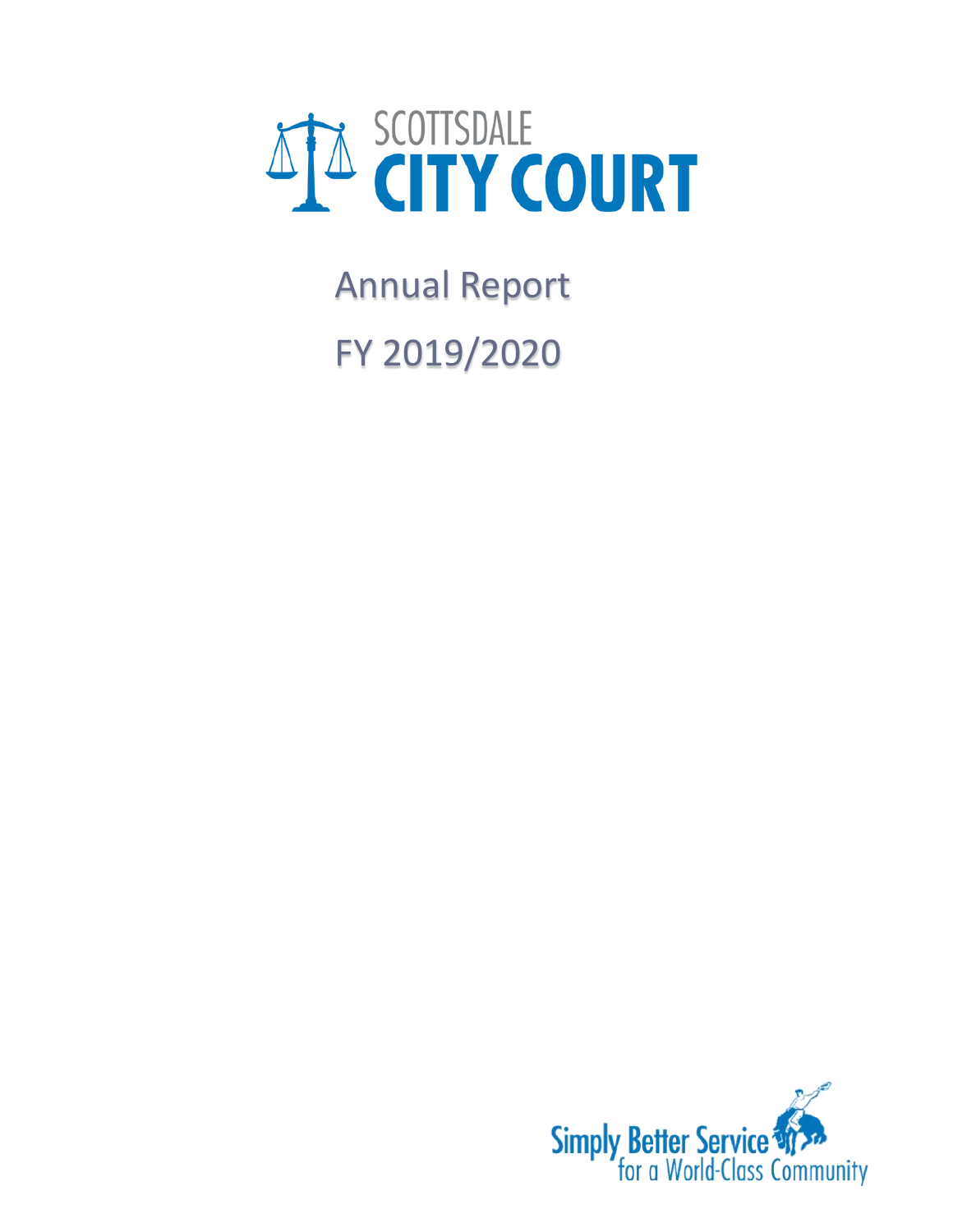## **SCOTTSDALE CITY COURT COVID-19 RESPONSE**

At the start of the COVID-19 pandemic, the City of Scottsdale closed most of its city departments to the public except for a very few which stayed open in a limited manner. The Court remained open because of immediate, strong measures that were taken to minimize the number of people in the building, administratively allowing staff to work from home, maintaining social distances, and dispersing on-site staff proximity to the fullest extent possible.

The Court created Pandemic Response Guidelines which included staffing level phases depending on the COVID-19 impact on Court operations. This plan drove the Court's onsite and teleconferencing staffing resource decisions. In addition, to the response guidelines the court took action and implemented many new procedures and processes to sustain operations and to mitigate exposure.

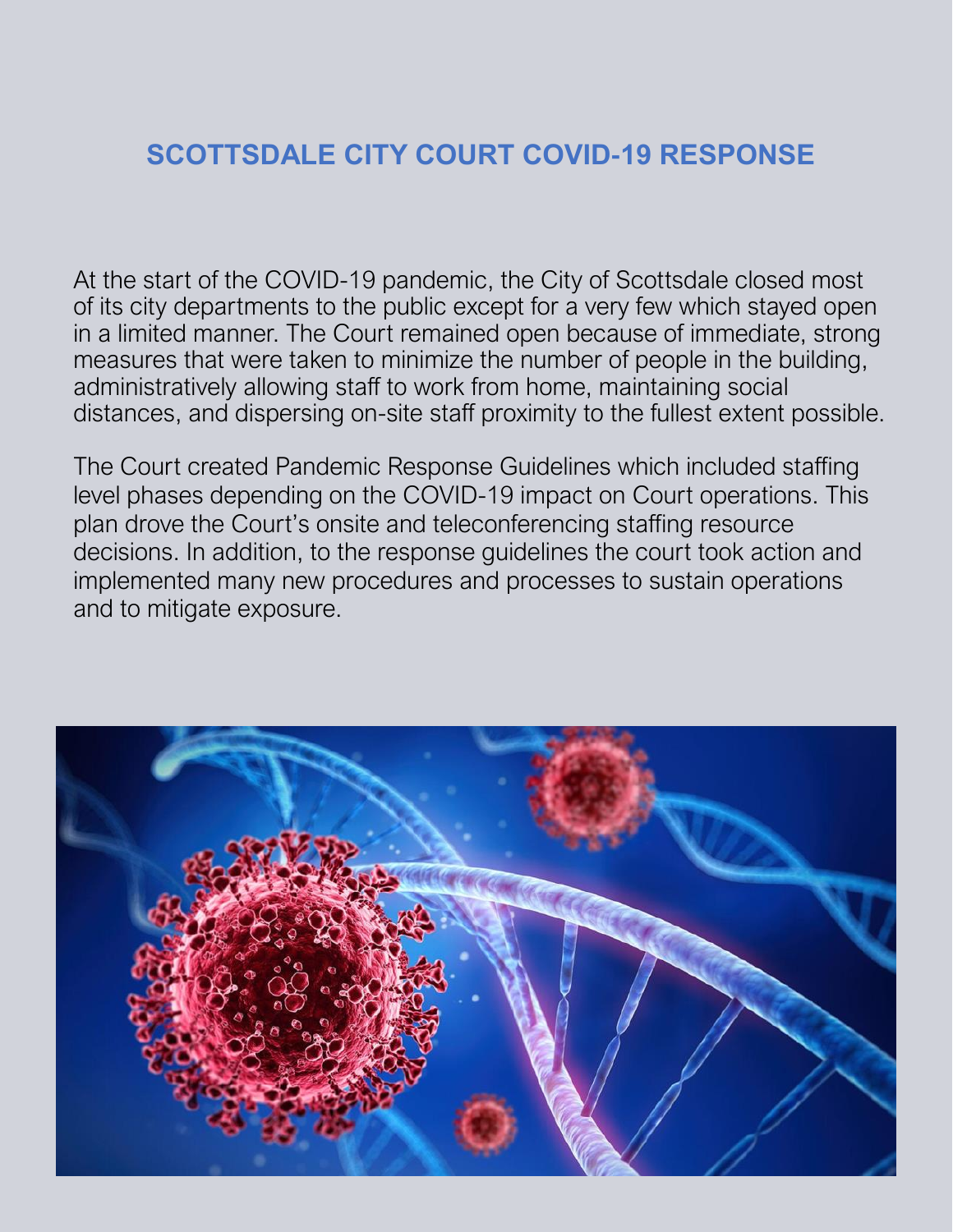# **SCOTTSDALE CITY COURT COVID-19 RESPONSE**

### SCREENING PROCEDURES

- Compliant with Arizona Supreme Court AO 2020-9 Screening Guidelines Level 3
- Temperature < 100.4 and COVID symptom screening
- Any individual not meeting the temperature guidelines or passing the symptom screening is not allowed in the courthouse
- Security staff is masked and gloved
- All Court visitors are required to wear masks
- Court staff is required to wear masks when social distancing is not possible
- Equipment, courtrooms, public areas and all touch points are sanitized
- Screening requirements are posted on the Court's website and on physical signage

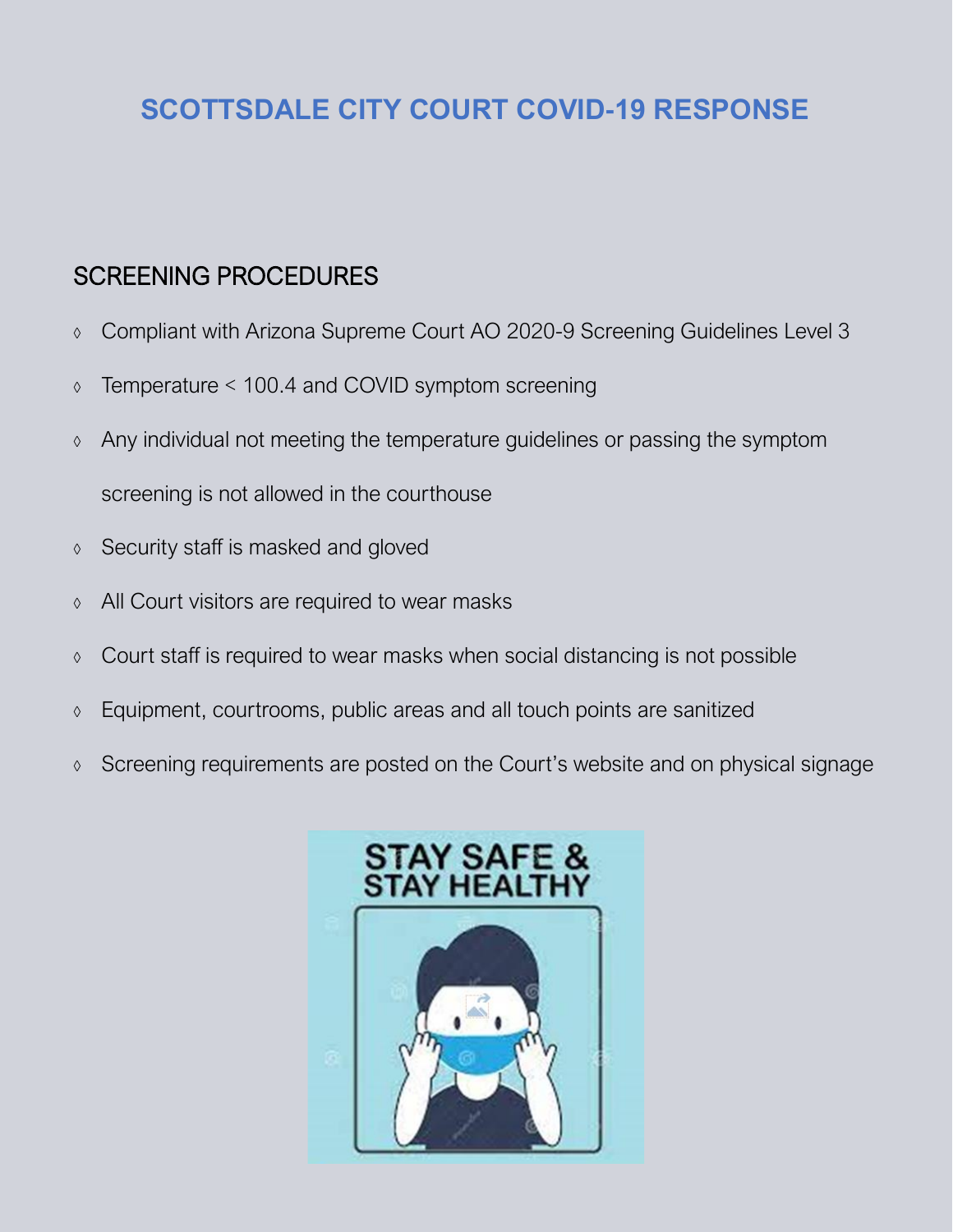# **SCOTTSDALE CITY COURT COVID-19 RESPONSE**

#### JURY PROCESS CHANGES

The jury process was impacted heavily by the COVID-19 Pandemic. In order to maintain social distancing, the Court's jury process was held off-site at the Scottsdale Civic Center Library Auditorium. The venue was selected due to the amount of seating and space needed to meet appropriate 6' of social distancing standards for juror check-in and the voir dire process. CDC Social Distancing Guidelines were enforced, seating and floors were marked for social distance. Once the jury selection process was completed, the empaneled jurors relocated to the Court for the trial.

Jurors were also subjected to COVID-19 Health Screening, including temperature checks, and a COVID-19 questionnaire. All jurors were mandated to wear face masks, the Court provided one if the juror did not have one. Face shields were also made available for jurors upon request. The Court also provided hand sanitizer and wipes for the jurors. Jury Instructions were prepackaged and were not to be shared and all writing instruments were discarded after juror use.

All jury trials took place in Courtroom 5 during the height of the pandemic. This is the court's largest courtroom and staff was able to house all parties to the trial maintaining the 6' of social distance. The judge, the well and the witnesses were protected by plexiglass barriers on the bench, the clerk area and the witness stand. Attorney tables were turned to face each other in order to provide line of sight to the jurors. The jurors were seated in the public seating area of the courtroom, with proper distancing maintained. Livestreams of the proceedings were available or witnesses waiting outside to testify. Masks and face shields were again made available to all parties upon request.

Jury deliberation was conducted in the court's Jury Assembly Room. The chairs and tables were spaced to ensure proper distancing. The jurors also continued to wear masks during deliberation.

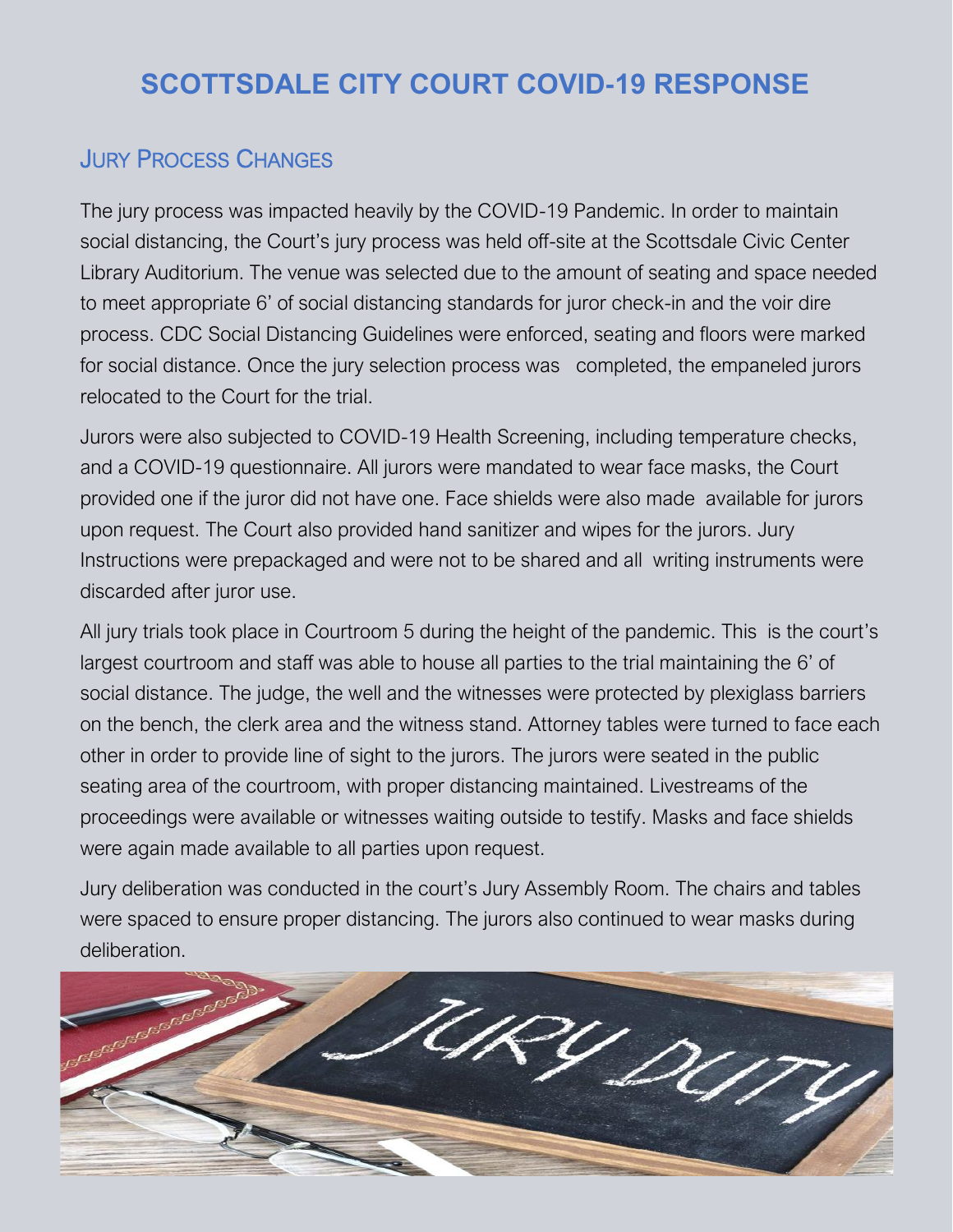# **TECHNOLOGY**

#### ENABLING A REMOTE WORKFORCE

In March, the Court enabled a telecommute option for staff due to the COVID-19 Pandemic. This allowed the court to continue operations with a reduced number of staff onsite, while maintaining social distancing requirements to the fullest extent. Remote staff were able to log-in virtually for their work day. At any given time, up to 50% of the court staff were working remotely. An A & B rotation plan was implemented to be invoked if Court operations were impacted by a COVID-19 outbreak within Court staff.





#### OPERATIONAL TECHNOLIOGY

Many of the calendars were reduced or continued in the courtrooms due to the pandemic, however, the Court quickly began using available technology to hold Remote Hearings via MS Teams (telephonic and video), iPad/Facetime, Zoom, and teleconferencing. The Online Dispute Resolution that was piloted in FY 2018/2019, went live and allowed customers to take care of their cases without needing to come into the Court.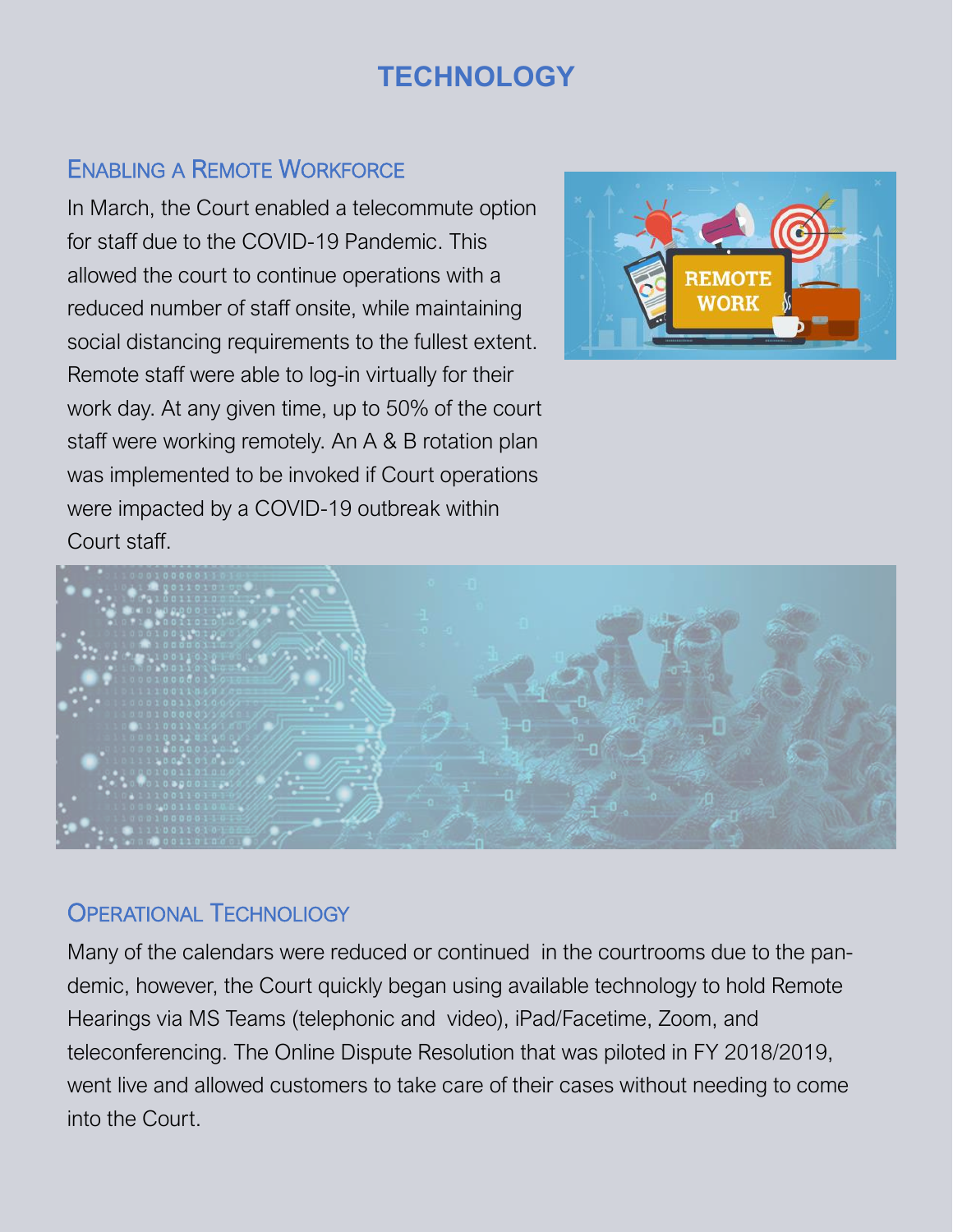

#### COMMITTEE ON JUDICIAL EDUCATION AND TRAINING (COJET)

Court employees are mandated to receive active annual training in accordance to the Arizona Code of Judicial Administration. However, due to the pandemic of COVID-19, all required training was canceled for calendar year 2020, by the chief justice.

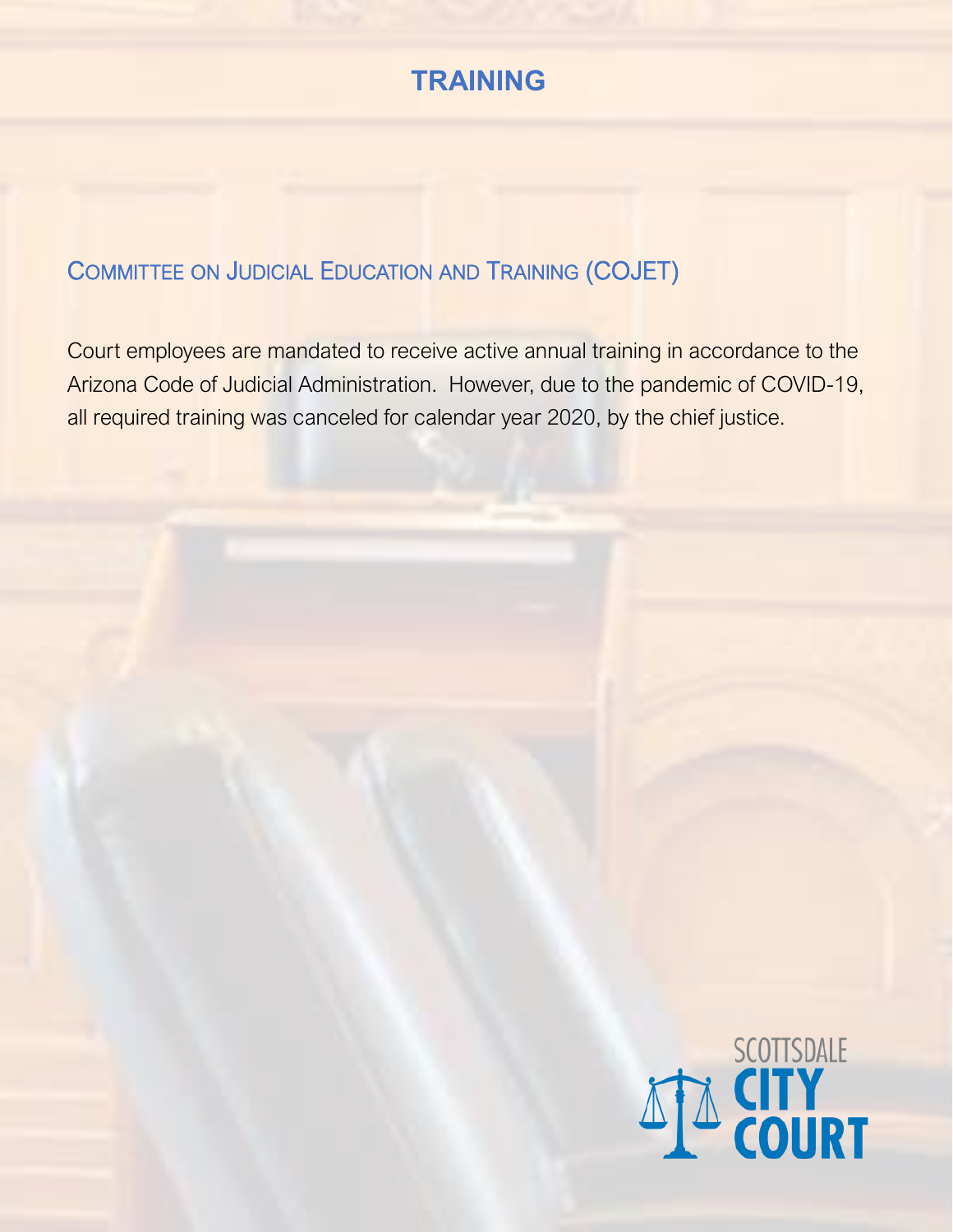# **STATISTICS**





| <b>PROGRAMS</b>                                    |                        | <b>BUDGET (MILLIONS)</b>        |
|----------------------------------------------------|------------------------|---------------------------------|
| <b>Community Restitution Hours Completed:</b>      |                        | Total Revenue: \$16.1           |
| <b>Ordered: 2,209</b>                              | In lieu of Fine: 5,469 | City: \$8.7                     |
| FTE Equivalent: 3.7                                |                        | <b>State: \$6.2</b>             |
| Defensive Driving Completed: 18,973                |                        | County: \$535,222               |
| <b>Online Motions Filed: 5,379</b>                 |                        | Restitution: \$221,025          |
| <b>New Automated Recurring Billing Enroll: 620</b> |                        | <b>Total Expenditure: \$6.2</b> |